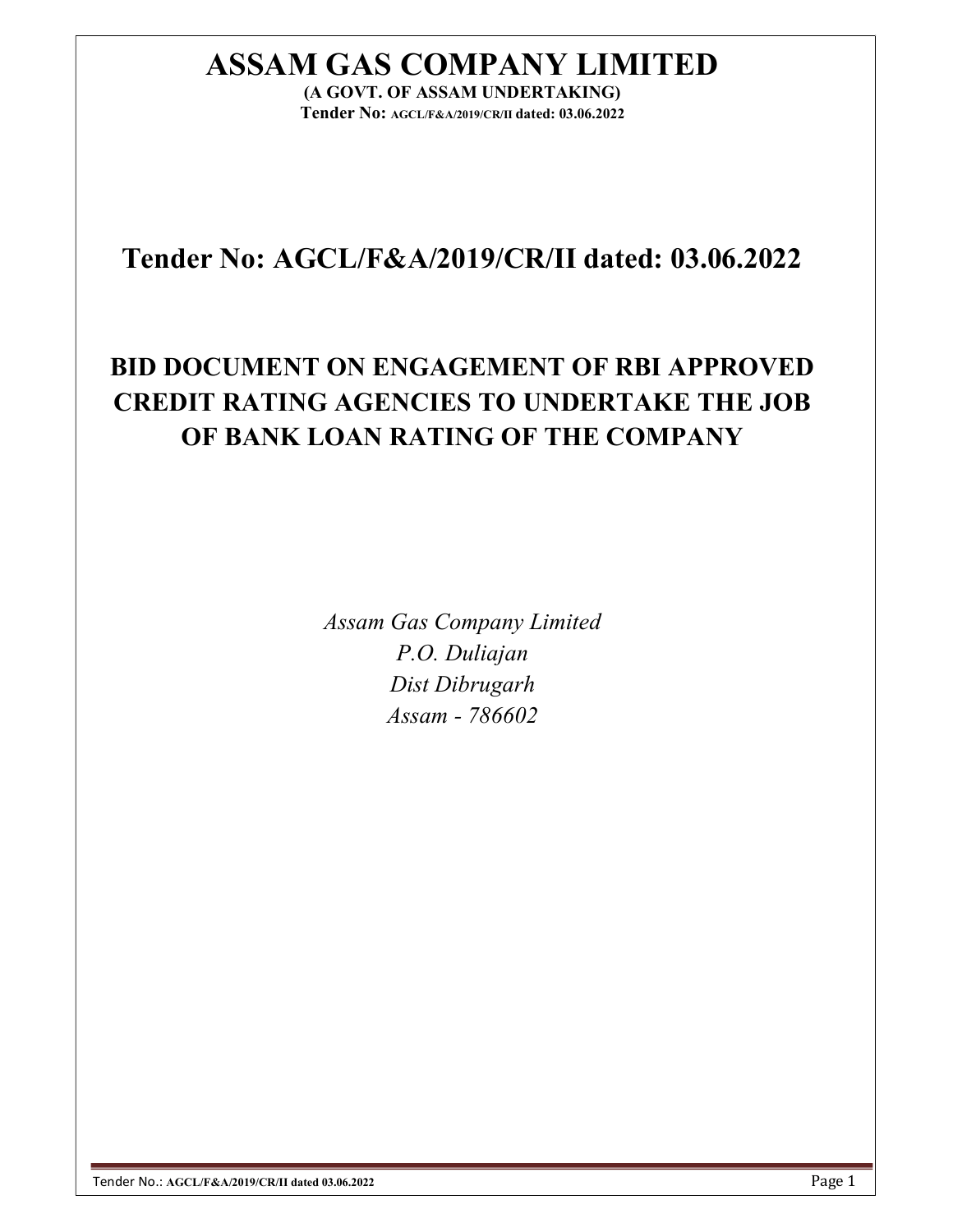Tender No: AGCL/F&A/2019/CR/II dated: 03.06.2022

#### 1.0 Background

Assam Gas Company Ltd. (AGCL) (here in after called as Owner/AGCL), is an ISO 9001: 2008 certified, 60 years old Natural Gas transmission and distribution company, wholly owned by the Govt. of Assam with its registered office at Duliajan, Dist: Dibrugarh, Assam 786602. The company transports Natural Gas through its integrated pipeline infrastructure to several market segments i.e., Power, Fertilizer, Petrochemicals, Industrial, Commercial, Domestic households & commercial establishments primarily located in upper Assam.

The present infrastructure of the company has a transportation capacity of about 6.0 MMSCM of gas per day. The Company has been procuring gas from various sources like OIL, ONGC, HOEC, OILMAX, etc.

At present, AGCL is transporting Piped Natural Gas (PNG) to 40000 nos. of domestic households and 1100 nos. of commercial establishments in Upper Assam.

Presently the Company's Authorized Share Capital is Rs.20.00 Crore and paid-up capital is Rs 16.91 Crore. Assam Gas Company Limited has been declared as a Category 'A' by the Government of Assam. The Company has been making consistently making profit and has been paying regular dividends to the Government of Assam. The Annual Reports for the last three completed financial years are available in the website www.assamgas.org/annual-report.html .

The Company is in the process of laying a new natural gas pipeline to transport 1,00,000 SCMD natural gas from ONGC Khoraghat and Nambar Field with a project cost of Rs. 210 Crores. For the said project, Company has been sanctioned Term Loan facility from Bank amounting to Rs. 140 Crores.

Further Company has been participating in tender for procuring natural gas from various sources like ONGC Ltd, Oilmax, HOEC, Vedanta Limited and has also been successful in winning the bid for new gas. The above process requires submission for Bank Guarantee/ LC during the tender process as well after successful bidding of the tender. To meet the above requirement, Company has also availed Non-Based limit of Rs. 100 Crores from the same bank.

As per terms of above sanction from the bank, the company is required to get these facilities rated by an external Credit Rating agency approved by RBI.

AGCL invites sealed proposals under single stage system from interested, experienced and established RBI approved Credit Rating Agencies firms to undertake the job of Bank Loan Rating of the Company.

Your offer must be complete in all respect and must contain confirmation/compliance to all points of enclosed Bidding Documents without any deviations i.e., ZERO DEVIATION OFFER, failing which your offer will be liable for rejection.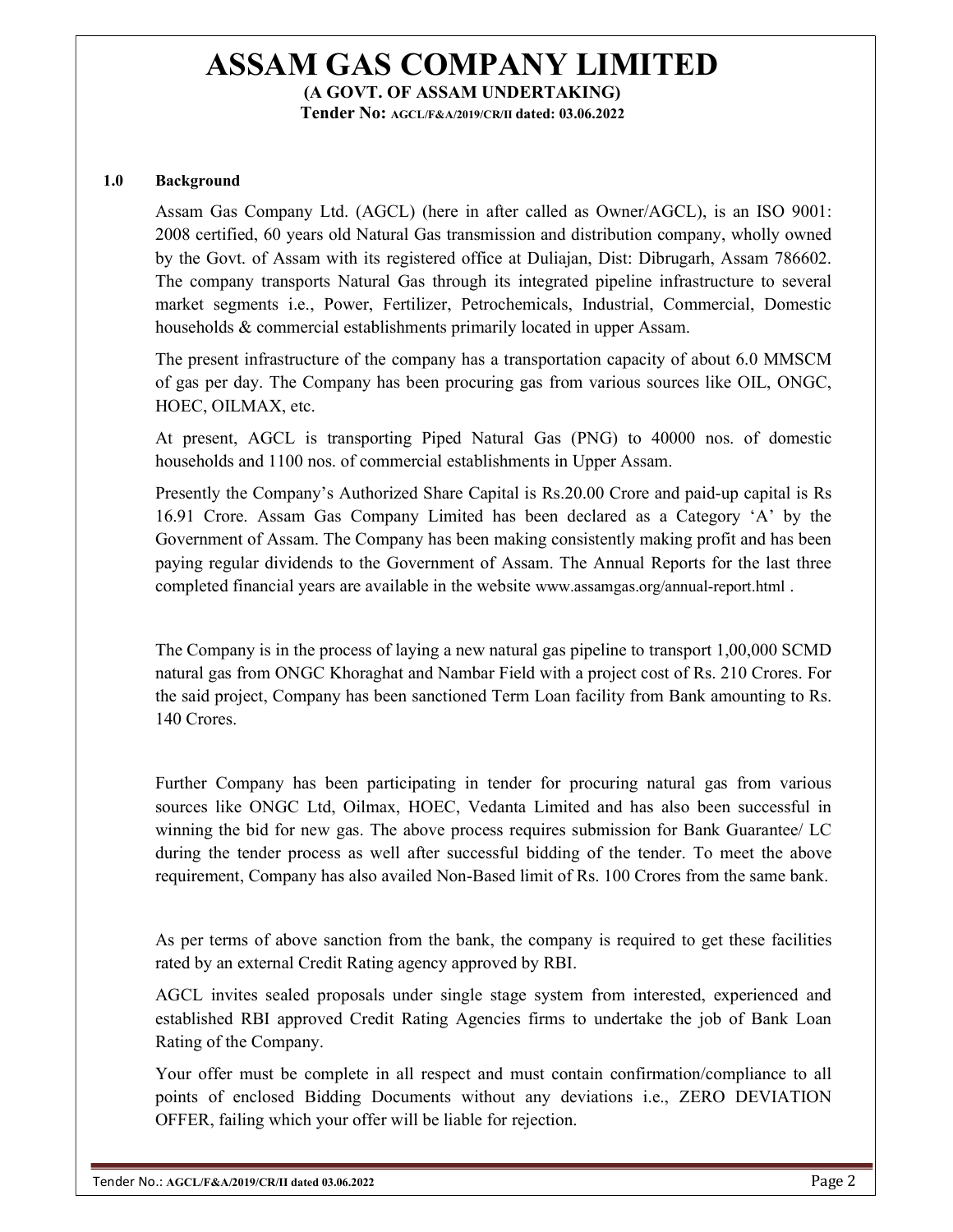Tender No: AGCL/F&A/2019/CR/II dated: 03.06.2022

#### 2.0 Terms & conditions

- (a) At any point of time prior to the deadline for submission of proposal, AGCL may at its discretion and for any reason whatsoever, modify/ cancel the RFP, extend the due date of submission, etc. All such changes shall be notified by email only.
- (b) Queries, if any, raised by bidders up to 3 days before the scheduled bid submission date will be responded to through Corrigendum. After this date queries may not be replied.
- (c) The company will select the Service Provider:
	- (i) Whose offer is considered fully responsive to the requirements of the company.
	- (ii) Lowest financial bid. In case of a tie between two or more bidders, the company will take the final selection which shall be binding on all the bidders.
- (d) During evaluation of proposals, the Company reserves the right to seek clarifications from the bidders on their proposals. If satisfactory replies are not received within the given time frame, the bids shall be considered non responsive and rejected.
- (e) The successful bidder has to represent the company during the one year period from the date of submission of Credit Rating Report before any appropriate authority at Guwahati, Assam or at Delhi, if the need so arises. For such representation, if any, to and from air fare including hotel accommodation will be provided by the Company for maximum of 2 persons.
- (f) If any information submitted as part of the bid is found to be false and/or misleading, the company reserves the right to disqualify / terminate the appointment of the Credit Rating Agency. The appointment of the Credit Rating Agency will also be terminated if the license of the agency is cancelled/ suspended by SEBI or any other authority for any reason whatsoever or is declared ineligible by concerned authority/ Government of India.
- (g) No fees or incidental expenses shall be paid to the Bidder for bid submission process or if called for discussions/negotiations during the bidding process.

Sealed Bids will be accepted up to  $2:00$  pm of Monday,  $20<sup>th</sup>$  June,  $2022$  and will be opened on the same day at 2:30 pm. The Bids will have to be addressed to Managing Director, Assam Gas Company Limited, P.O. Duliajan, District: Dibrugarh, Assam 786602 and sent to Chief Finance Officer & GM (F&A), Assam Gas Company Limited, P.O Duliajan, District: Dibrugarh, Assam 786602. All bids must be accompanied with a non-refundable Tender Fee of Rs 2000.00 (Rupees Two Thousand only) in the form of Demand Drafts payable at Duliajan in favour of 'Assam Gas Company Limited'. Late offers for any reason whatsoever is liable to be rejected outright. If there is a holiday or bandh on that day, the submission date will be next working day at the same time. Offers made by fax or email will not be accepted, nor any subsequent changes in the quotation will be entertained. The envelope cover shall contain the name of the Agency and super scribed Tender for Credit Rating Agency due 2:00 pm of Monday, 20th June, 2022 and sent to:

> Chief Financial Officer & General Manager (F&A) Assam Gas Company Limited P.O. Duliajan Dist: Dibrugarh, Assam 786602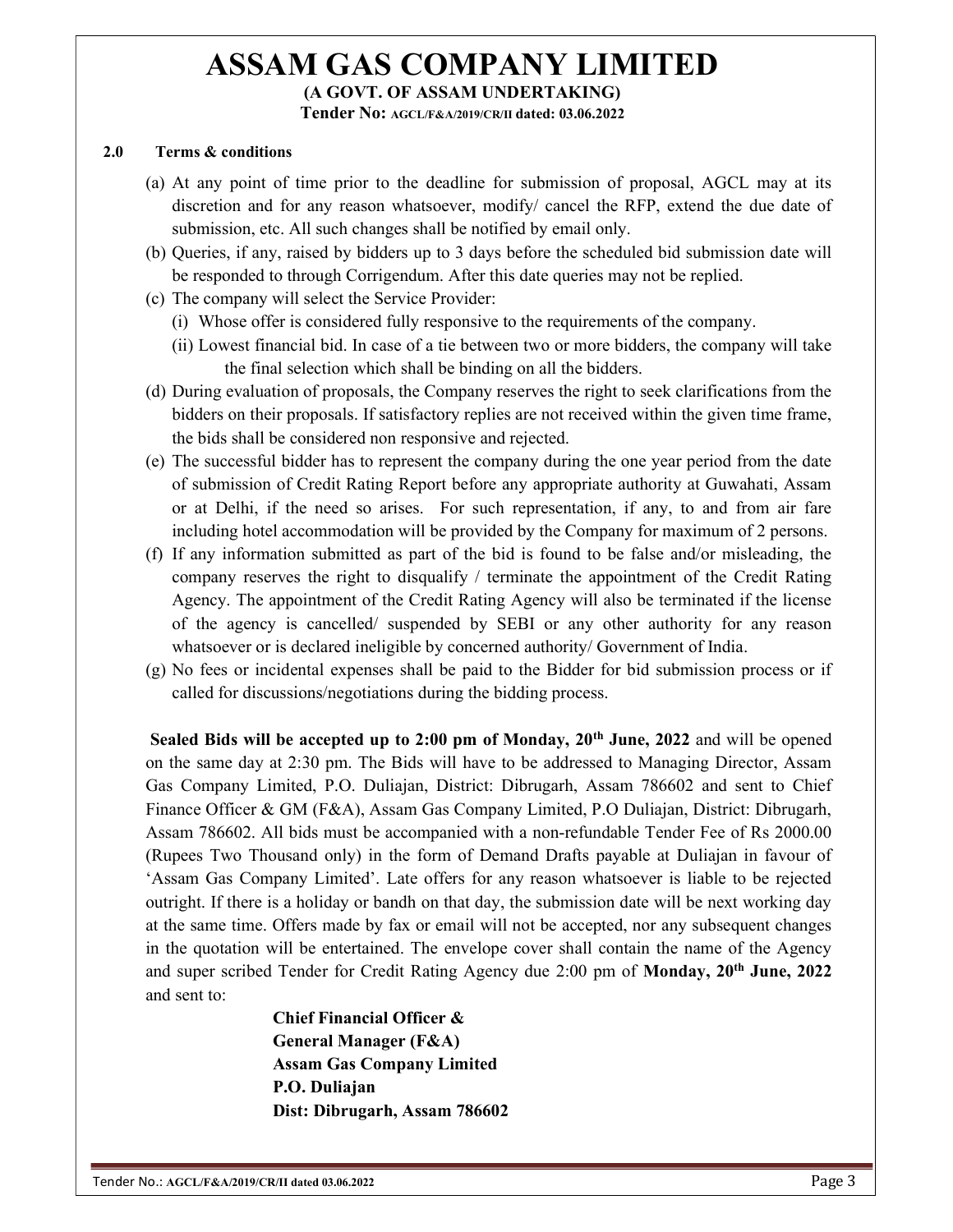Tender No: AGCL/F&A/2019/CR/II dated: 03.06.2022

For any queries, you may contact at hcmahanta@agclgas.com/ 0374-2800221 with copy to csharma@agclgas.com.

#### 3.0 Scope of Work

(a)The Scope of Work of The Credit Rating Agency will be to seek the required inputs from the Company and obtain the required information from other sources including personal visit as maybe required and deliver the Credit Rating Report against Bank Loan from of Rs. 240 crores of Assam Gas Company Limited within the delivery period mentioned below. The selected Agency shall as part of the Bid submit the list of documents, information required to be provided by the Company.

(b) The Credit Rating Report is to be submitted within 45 days of appointment of the Agency failing which, Liquidated Damages  $\omega$  0.5% (zero-point five percent) per week of delay or part thereof shall be deducted from the bills of the Agency subject to maximum of 5% of the contract value exclusive of taxes.

(c) No advance payment shall be made. Payment will be made only after acceptance of the Final Credit Report.

### 4.0 ASSAM GAS COMPANY LIMITED

| <b>FINANCIAL PERFORMANCE LAST 3 YEARS</b> |                                  |            |            |
|-------------------------------------------|----------------------------------|------------|------------|
|                                           | All amounts are in Rupees Crores |            |            |
| <b>Audited</b>                            | FY 2020-21                       | FY 2019-20 | FY 2018-19 |
| Turnover                                  | 292.94                           | 368.63     | 353.78     |
| <b>Profit Before Tax</b>                  | 85.42                            | 99.08      | 42.73      |
| <b>Profit After Tax</b>                   | 64.61                            | 82.55      | 27.90      |
| Net Worth                                 | 882.19                           | 822.90     | 754.15     |

(a) The Financial performance of the company is briefly summarized below:

The Company has been consistently making profits and paying dividends to the Govt. of Assam.

(b) Assam Gas Company Limited as found promoter has 51% equity capital in DNP Limited, a joint venture company alongwith Oil India Limited (23%) and Numaligarh Refinery Limited (26%). It has investment of Rs. 85.30 Crores in DNP Ltd. To execute the Rs. 379.80 Crores 200 kms Duliajan-Numaligarh gas transportation project commissioned in 2012.